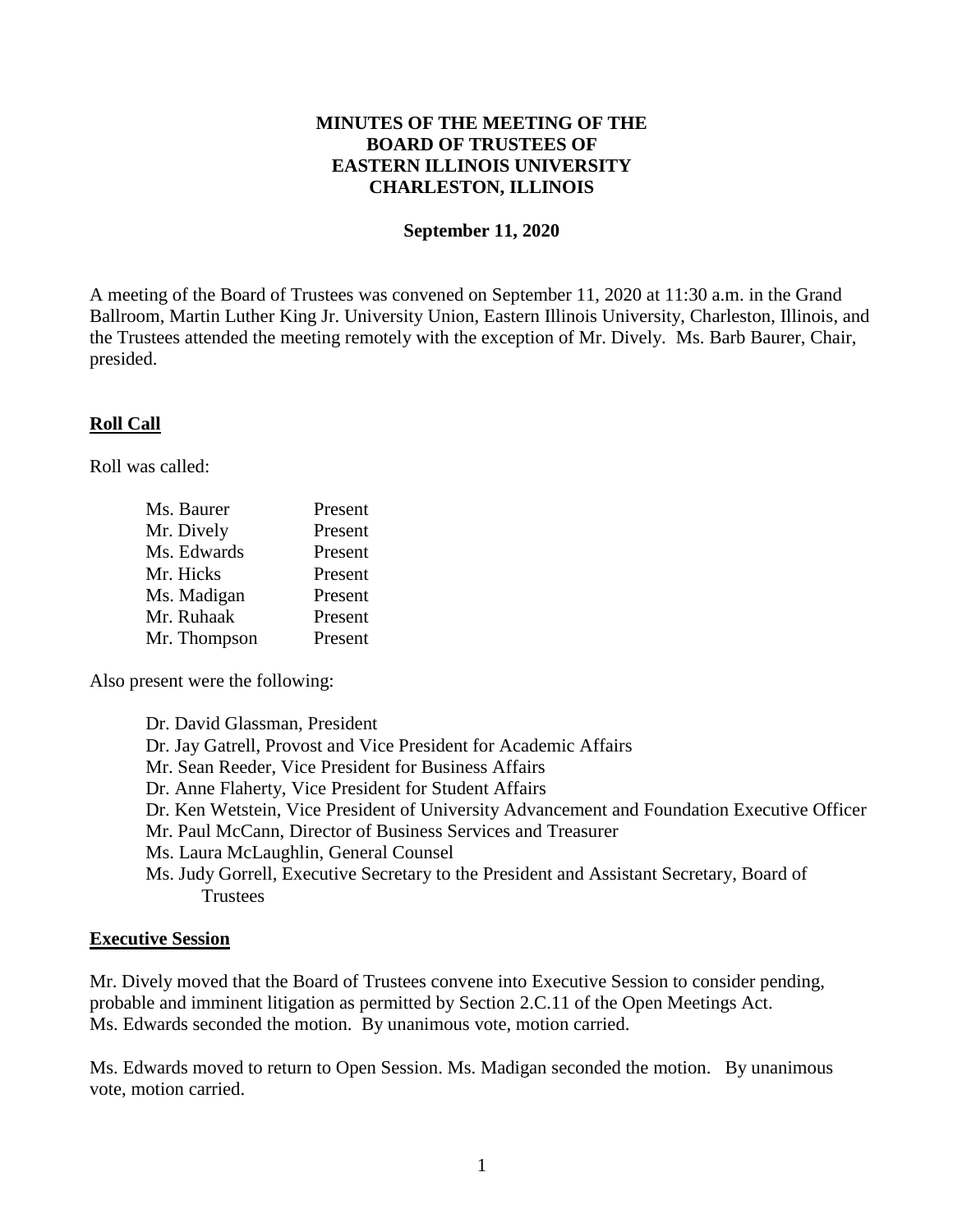## **Information Items**

## **Report from Board Chair**

Chair Baurer welcomed everyone to the Board meeting. She thanked the EIU leadership team for their attention to the health of the University. A special thank you to the students and for everyone's hard work.

9-11 was a significant event for many of us as well as the pandemic of 2020--fear, on-going changes, health issues, focus on family, cooperation, focus on what is important, first responders, doctors, and health-related workers. Chair Baurer asked for a moment of silence.

## **Committee Reports**

#### Executive/Planning Committee

Dr. Glassman reported that not much is going on in Springfield. Josh Norman talked about the in enrollment numbers for fall. Josh also talked about recruiting plans for Fall 21. Laura McLaughlin talk about a proposed amendment to the BOT Policies and a proposed revision to the BOT Regulations. Both items are on the agenda this afternoon as the second reading. Other items discussed were Douglas Hall and a follow-up to the Board Retreat.

#### Finance/Audit Committee

Trustee Madigan reported that Paul McCann discussed the FY20 update with comparisons, audit adjustments, a preliminary budget report through 7/31/20, and the action items on the agenda for this afternoon.

#### Academic and Student Affairs Committee

The staff worked all summer to ensure that we would have over 50% face-to-face classes. The first cohort of the School of Nursing will be in Spring 21. The two new deans were introduced: Dr. Laretta Henderson, College of Education and Dr. Barbara Bonnekessen, College of Liberal Arts and Sciences.

Bobbi Kingery gave a presentation on Career Services and Dr. Heather Webb gave an update on Title IX. Additional discussions included fall opening and campus culture, Housing and campus isolation/quarantine spaces, and the my EIU flagpole.

#### University Advancement and Alumni Relations Committee

Trustee Ruhaak reported a fundraising increase of nearly 200% and a decrease in the number of donors. The Strategic Advancement Plan was discussed briefly. Mr. Chris Swing is the new President, and Dr. Mary Ann Hanner is the new Vice President of the Alumni Association. Mr. Ted Gregory and Ms. LaJenna Bievenue are new members on the Alumni Association Board. The Foundation has a new member, Elmer "Jack" Pullen. The Naming Recognition for First Mid Capital Gift will be an action item this afternoon,

#### Board Regulations – No report.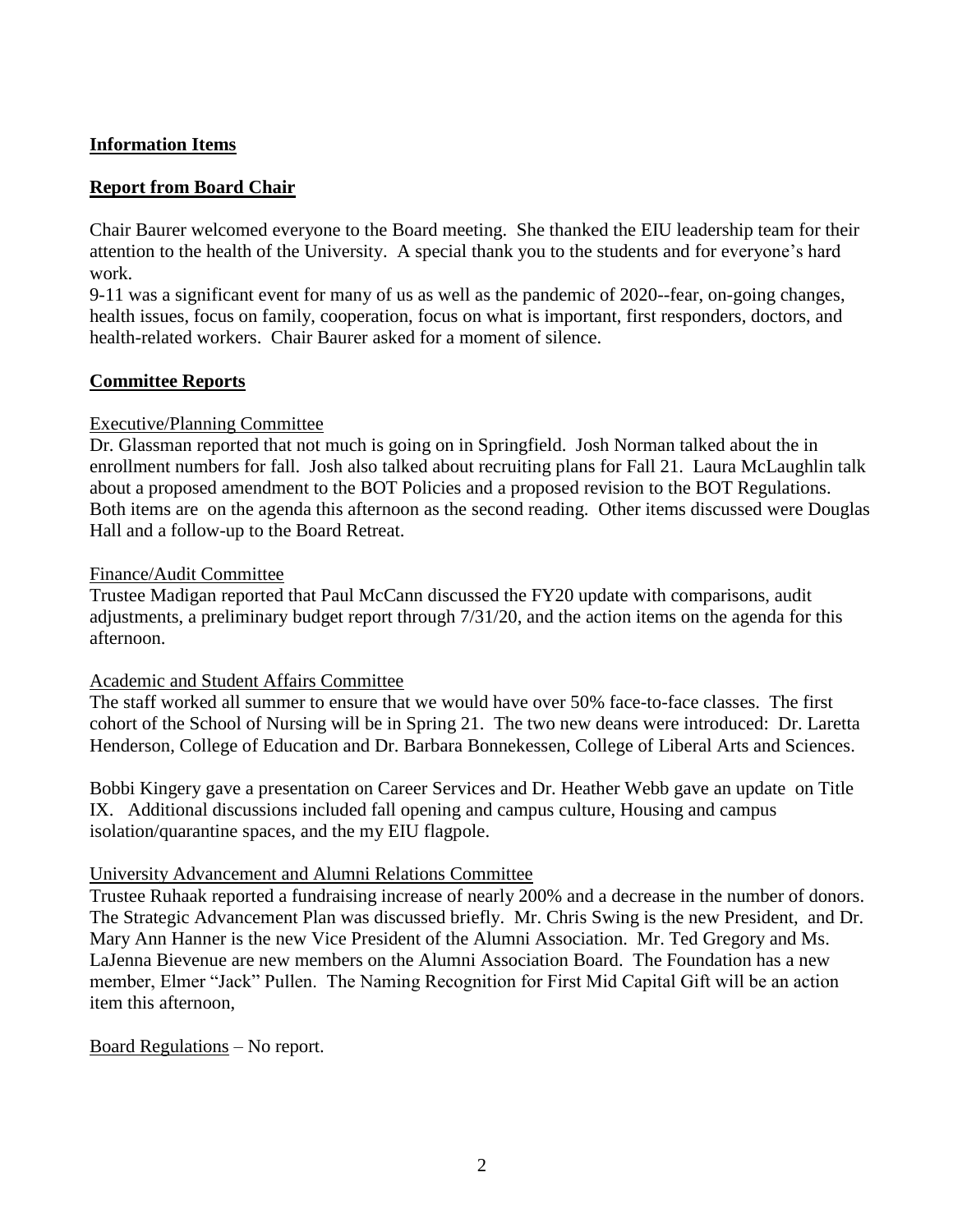#### **Action Items**

1. Mr. Thompson moved to approve the revised minutes of the Board Meeting on June 26, 2020 Ms. Edwards seconded the motion. By unanimous vote, motion carried.

Ms. Edwards moved to approve the revised minutes of the Board Retreat on June 27, 2020 Mr. Thompson seconded the motion. By unanimous vote, motion carried.

- 2. Mr. Thompson moved to review and complete the Ohio Valley Conference Governing Board Certification Form for Academic Year 2020-21. Mr. Dively seconded the motion. By unanimous vote, motion carried.
- 3. Ms. Madigan moved to approve the (revised) purchase approval to Remodel the Victory Suite at a revised cost of \$329,708. The vendor is Grunloh Construction, Inc., Effingham, IL. The source of funds is Local Funds. Grunloh Construction Inc. indicated 10.4% of the contract total will be subcontracted with two BEP vendors. Mr. Hicks seconded the motion. By unanimous vote, motion carried.
- 4. Mr. Thompson moved to approve the Proposed Amendment to Board of Trustee Policy Article II. §G.2., Evaluation of the President. Ms. Edwards seconded the motion.

Roll was called and the vote was as follows:

Mr. Dively Yes Ms. Edwards Yes Mr. Hicks Yes Ms. Madigan Yes Mr. Ruhaak Yes Mr. Thompson Yes Ms. Baurer Yes

Motion carried.

5. Ms. Edwards moved to approve the Proposed Revision to Board of Trustee Regulation Section II.B.7.h., Educational Leaves. Mr. Thompson seconded the motion.

Roll was called and the vote was as follows:

Mr. Dively Yes Ms. Edwards Yes Mr. Hicks Yes Ms. Madigan Yes Mr. Ruhaak Yes Mr. Thompson Yes Ms. Baurer Yes

Motion carried.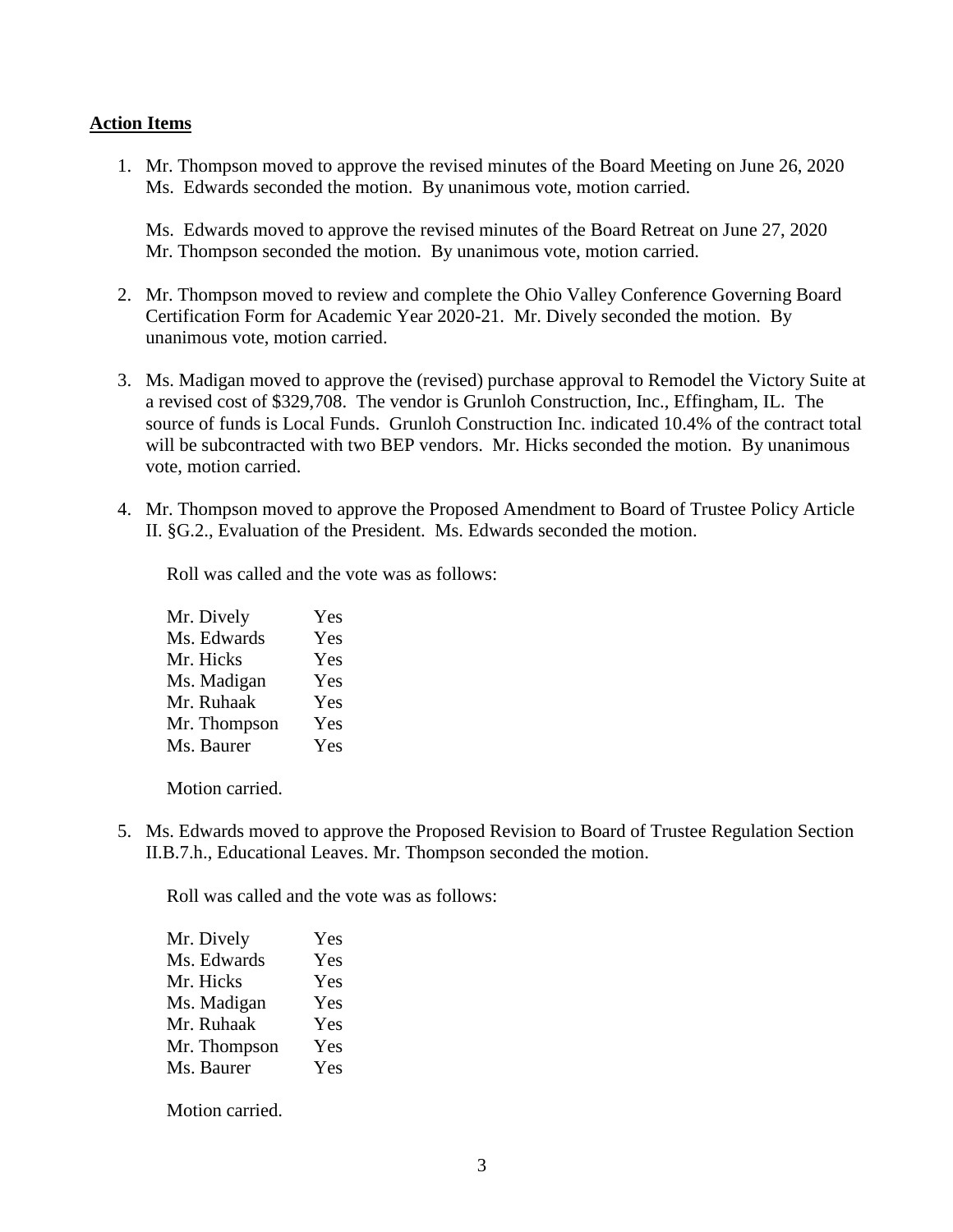- 6. Mr. Thompson moved to approve the Corporate Resolutions for Bank Accounts. In November 2015 the Board of Trustees approved the use of First Financial Bank, N.A. as a depository for university funds. With the addition of Mr. Sean Reeder as the Vice President for Business Affairs, the bank asked that the Board of Trustees approve a new resolution for each of the University's four accounts. Ms. Madigan seconded the motion. By unanimous vote, motion carried.
- 7. Ms. Edwards moved to approve the Drainage District Easement on the Buckler Farm as adjusted. The easement will allow the Drainage District to construct and maintain a tile on the farm. Additionally, the adjustment will permit EIU to attach to the tile should the need arise in the future at no charge. Mr. Thompson seconded the motion.

Roll was called and the vote was as follows:

Mr. Dively Yes Ms. Edwards Yes Mr. Hicks Yes Ms. Madigan Yes Mr. Ruhaak Yes Mr. Thompson Yes Ms. Baurer Yes

Motion carried.

#### **Information Items (continued)**

#### **President's Report**

President Glassman thanked First Mid for the incredible gift and for their support over the years. He thanked the sound and video people for their assistance at today's meeting – WEIU, Doudna, the Union and the ITS people.

Dr. Glassman will be asking the University Naming Committee to convene to consider if Douglas Hall should be renamed. The Committee will bring forward a recommendation, and ultimately the decision will reside with the Board of Trustees.

#### Intercollegiate Athletics Report

Athletic Director, Mr. Tom Michael, gave a report about the student athletes and the drastic shifts that has come about since the pandemic, along with the transition to making things remote as well as cancelling and postponing competitions from the fall to spring. Recently, the focus has been on athletes' academic performance. This endeavor resulted in an overall GPA for all sports during the spring semester at 3.44, with the exception of one team earning less than a 3.0 GPA, 81% of student athletes had over 3.0 GPA's, and over a quarter of the student athletes (104) earned a 4.0. NCAA allowed student athletes to opt out of competing this year due to concerns about the virus without revocation of their scholarship, and seven student athletes chose that option. The basketball season is scheduled to start November  $10<sup>th</sup>$  but that may be pushed back as details are still being gathered.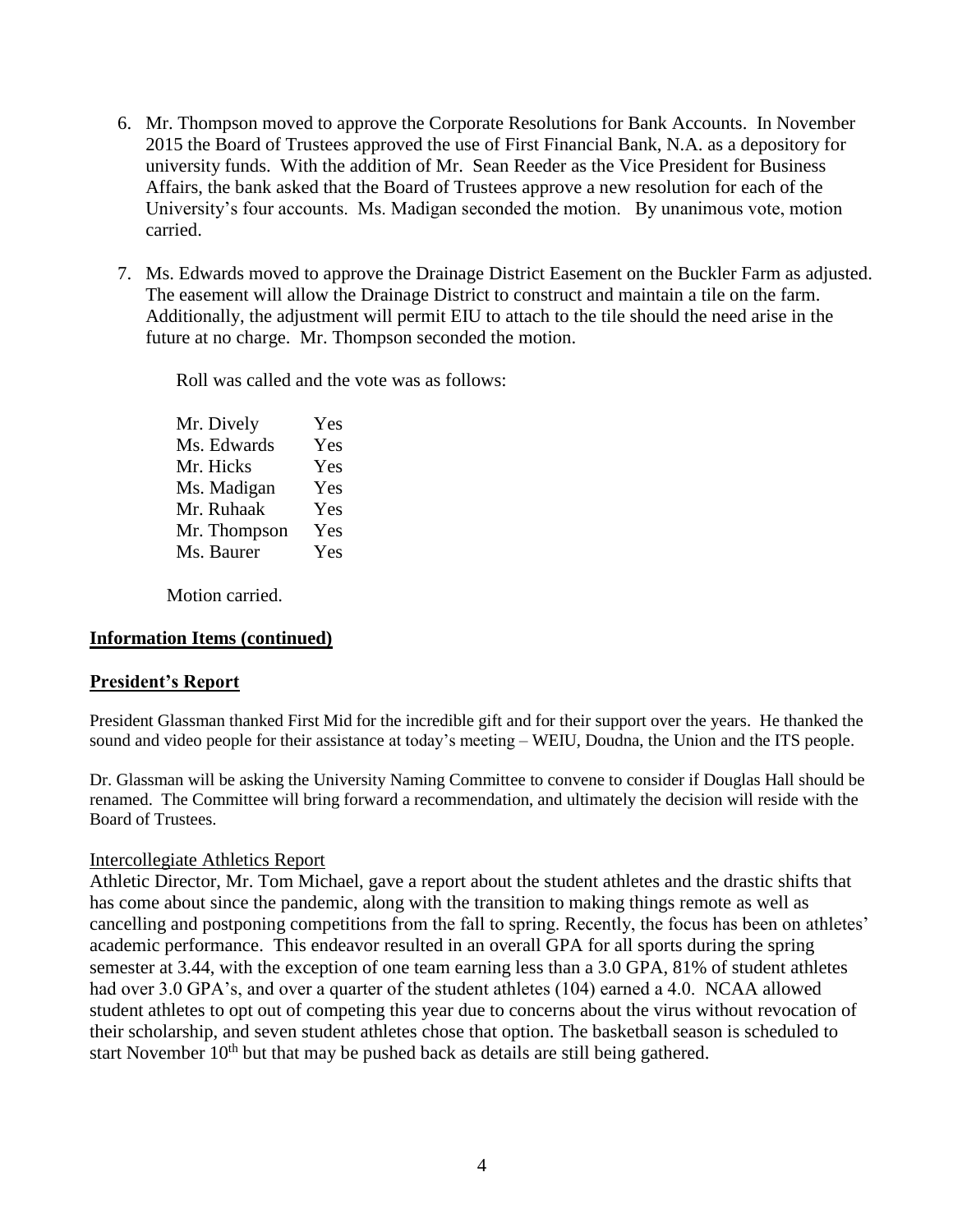NCAA rules prohibited the staff from going off campus or arranging visits on campus for prospective student athletes. The staff embraced the recruiting efforts and prepared virtual tours of EIU, our campus and facilities. The virtual tours on Zoom have presented EIU in the best possible way.

Over the past 18 months Athletics identified some capital projects, resulting in securing the largest sponsorship deal in the history of athletics, the two largest single donations in the history for the video board in Lantz Arena and for the women's basketball locker room project, funding for the Victory Suite renovation and funding for the upgrade to O'Brien Field weight room.

Athletics has increased its efforts in diversity and inclusion by forming a Social Justice Working Group and organizing a Black Lives Matter Walk on campus to bring awareness to social injustices that are taking place in our society. There was a great turnout and representation from every sport as well as administrators from Athletics and the University.

# Title IX Overview

In the overview, Dr. Shawn Peoples outlined how Title IX, which has banned sex discrimination in schools since 1972, covers every aspect of federally funded education programs including: access to higher education, athletics, education for pregnant and parenting students, sexual harassment, and sexual assault. This overview also gave information on gender equity in athletics, full and effective accommodation of interests and athletic abilities, interests and abilities intercollegiate sports equity survey, sexual harassment/sexual and interpersonal violence education and prevention, complaint/disciplinary procedures, complaint investigation and procedures, reporting and training requirements, prevention and awareness, and resources.

# **Reports from Constituencies**

Faculty Senate – Dr. Don Holly has been at the University for 15 years and on Faculty Senate for three years. His wife is an Assistant Superintendent of the Charleston School District. The Senate held its first meeting on Tuesday. Dr. Eric Davidson, Dr. Sheila Simons, and the new VPSA, Dr. Anne Flaherty, along with the two new deans, Dr. Laretta Henderson of the College of Education and Dr. Barbara Bonnekessen of the College of Liberal Arts and Sciences attended the first meeting.

Staff Senate – Ms. Peggy Brown addressed the Board and commented on the increase in enrollment and the increase in new freshman on campus. Ms. Brown expressed concern about several issues: special cleaning was not implemented until it was time for the students to return to campus, the temporary flex schedule for parents with children in remote learning is too restrictive and should be reviewed, and this is not the year to deny pay raises to non-negotiated staff. She is also concerned about the policy in place when offices are quarantined due to COVID.

Student Government – No report

# **Summary of Purchases \$100,000 - \$249,999**

| <u>Vendor</u>                      | <b>Type of Purchase</b>           | <u>Bids</u> | <b>Amount</b> |
|------------------------------------|-----------------------------------|-------------|---------------|
| Matrix Systems                     | Veeam Availability Suite Software | (A)         | \$149,222.72  |
| <b>Public Broadcasting Service</b> | <b>Broadcast Programming</b>      | (B)         | \$200,000.00  |